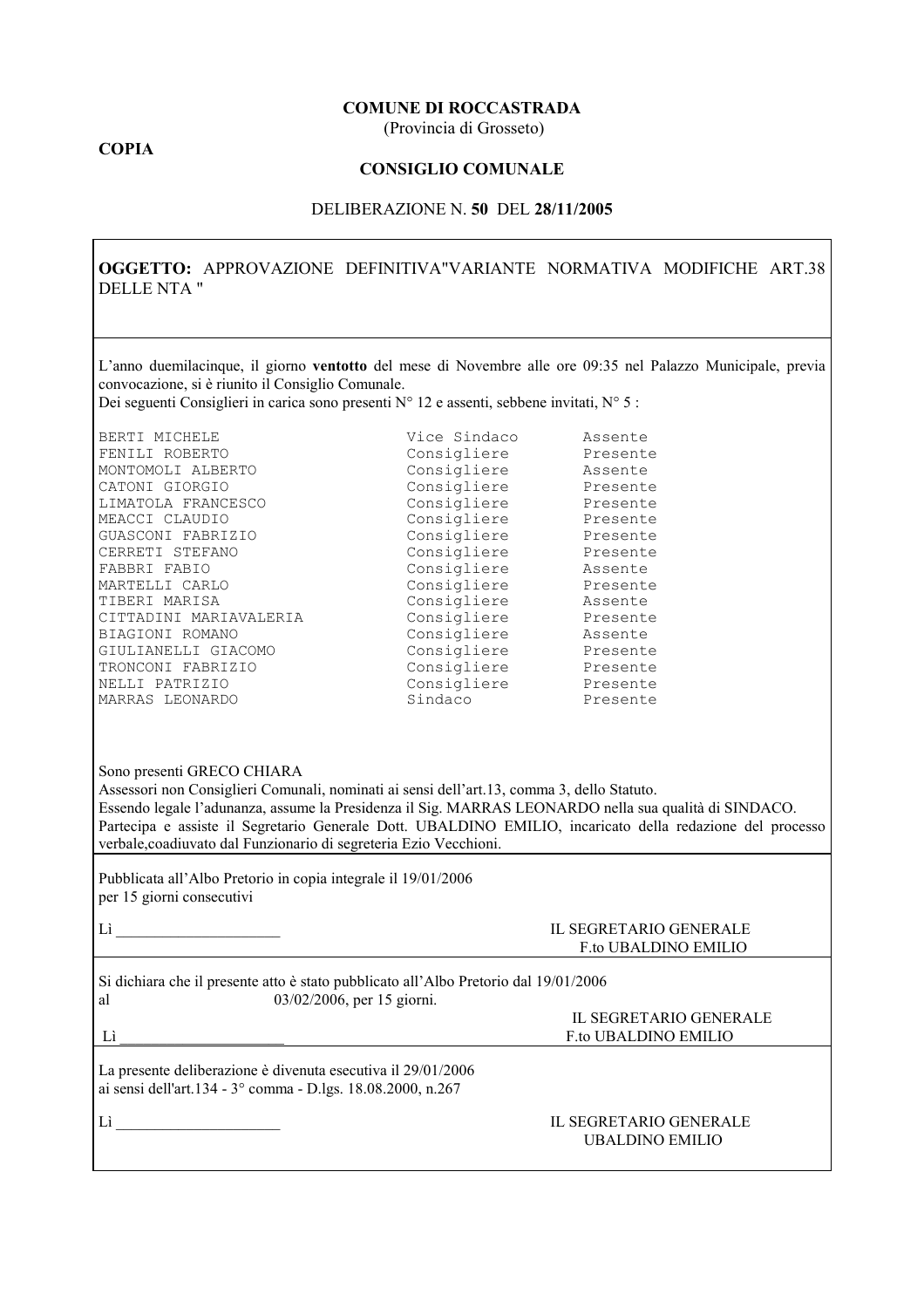PRESENTI : 12

# ASSESSORI ESTERNI : - Greco -

Il Sindaco illustra il punto all'o.d.g.. Non ci sono osservazioni da parte dei consiglieri.

VOTAZIONE: UNANIME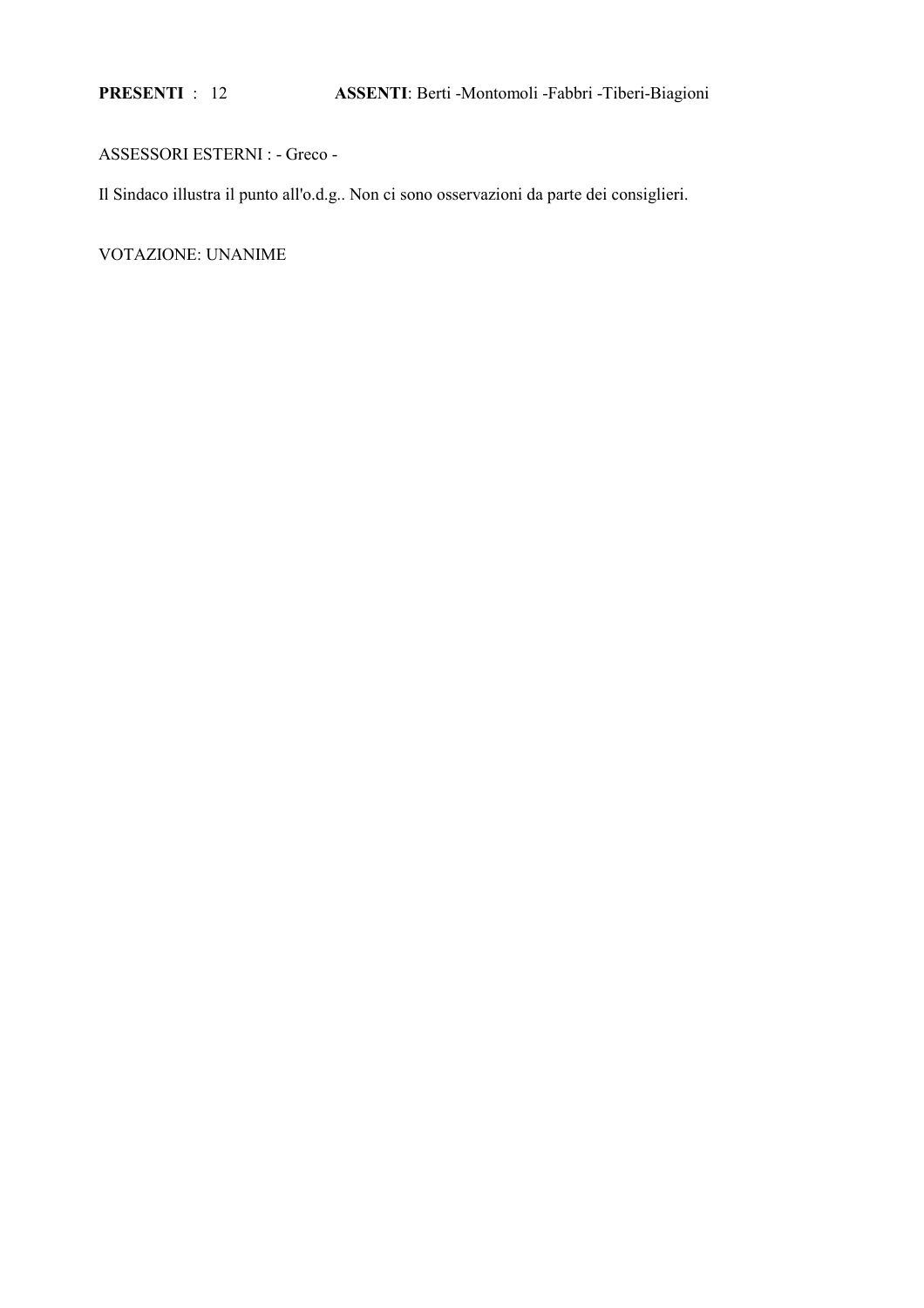## OGGETTO: APPROVAZIONE DEFINITIVA"VARIANTE NORMATIVA MODIFICHE ART.38 DELLE NTA "

# **IL CONSIGLIO COMUNALE**

VISTA la Deliberazione C.C.n.23 del 21 Maggio 2005 ai sensi degli art.16-17 della LR1/05 e modificazioni, di adozione della "Variante normativa modifiche art.38 delle NTA";

DATO ATTO che con Delibera di Consiglio Comunale n.23 del 21 Maggio 2005 si è provveduto ad adottare ai sensi degli art.16-17 della LR1/05 e modificazioni, la "Variante normativa modifiche art.38 delle NTA " costituita dai seguenti elaborati: Relazione urbanistica NTA - MODIFICHE ART. 38 delle NTA Stato attuale - Stato modificato Valutazione integrata art. 11-14 LR1/05 Relazione di sintesi relativa alla Valutazione integrata Art. 16 comma 3 LR 1/05 Rapporto del garante della comunicazione (art. 16 LR1/05)

**DATO ATTO** che si è provveduto a trasmettere la Delibera di Adozione completa degli elaborati di Variante presso la Giunta Regionale Toscana ed la Giunta Provinciale di Grosseto Ns.prot 11406 del 18.07.05;

CHE ai sensi del comma 2 art. 17 della L.R. 1/05 la Variante è stata depositata nella sede comunale per la durata di quarantacinque giorni consecutivi, rendendone noto il deposito al pubblico mediante avviso sul B.U.R.T. N.27 del 6.07.2007;

DATO ATTO che entro il termine perentorio di quarantacinque giorni dalla data di pubblicazione dell'avviso sul BURT, non sono state presentate osservazioni;

VISTA la certificazione del Segretario Generale del 16.11.05 che si allega quale parte integrante e sostanziale del presente atto;

VISTO il rapporto del garante dell'informazione per la fase di approvazione della presente variante, che si allega come parte integrante e sostanziale del presente atto, redatto ai sensi degli art.20 comma 2 della LR1/05 e dell'art.5 del Regolamento per l'esercizio delle funzioni per la Comunicazione, approvato con DelC.C. n.21 del 21.05.05 ai sensi dell'art.19 della LR1/05;

RITENUTA la presente variante meritevole di approvazione;

VISTI gli artt. 42 e 48 del D.Lgs. 18.08.2000, n. 267;

VISTO il verbale della seduta consiliare;

CON VOTAZIONE unanime espressa, nelle forme di legge, dai n. 12 consiglieri presenti e votanti:

# **DELIBERA**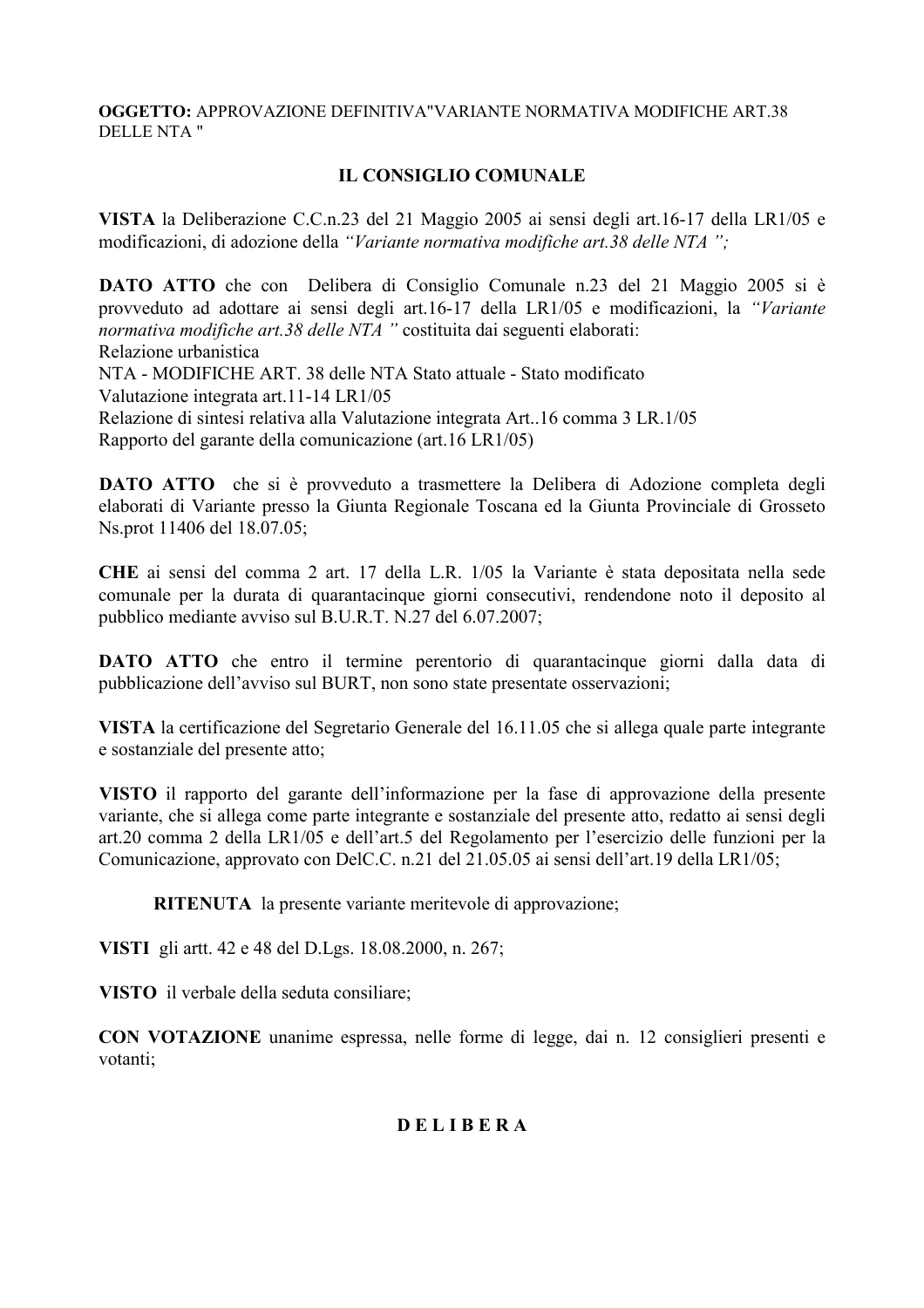OGGETTO: APPROVAZIONE DEFINITIVA"VARIANTE NORMATIVA MODIFICHE ART.38 **DELLE NTA "** 

DI APPROVARE ai sensi degli art.16-17 della LR1/05 e modificazioni, la Variante al vigente Regolamento urbanistico di Roccastrada denominata "Variante normativa modifiche art.38 delle NTA ", così come adottata con Delibera di Consiglio Comunale n.23 del 21 Maggio 2005;

DI DARE MANDATO all'Ufficio "Urbanistica-Attività Produttive" di trasmettere copia della Provvedimento di Approvazione alla Giunta Regionale ed alla Giunta Provincia di Grosseto, ai sensi del comma 7 art. 17 della L.R. 1/05 e successive modifiche ed integrazioni;

DI DARE MANDATO all'Ufficio Segreteria di provvedere alla pubblicizzazione prevista al ai sensi del comma 6 art. 17 della L.R. 1/05 e successive modifiche ed integrazioni e successive modifiche ed integrazioni;

DI DARE MANDATO al Garante della Comunicazione di rendere accessibile il provvedimento di approvazione anche in via telematica ai sensi del comma 7 art. 17 della L.R. 1/05.